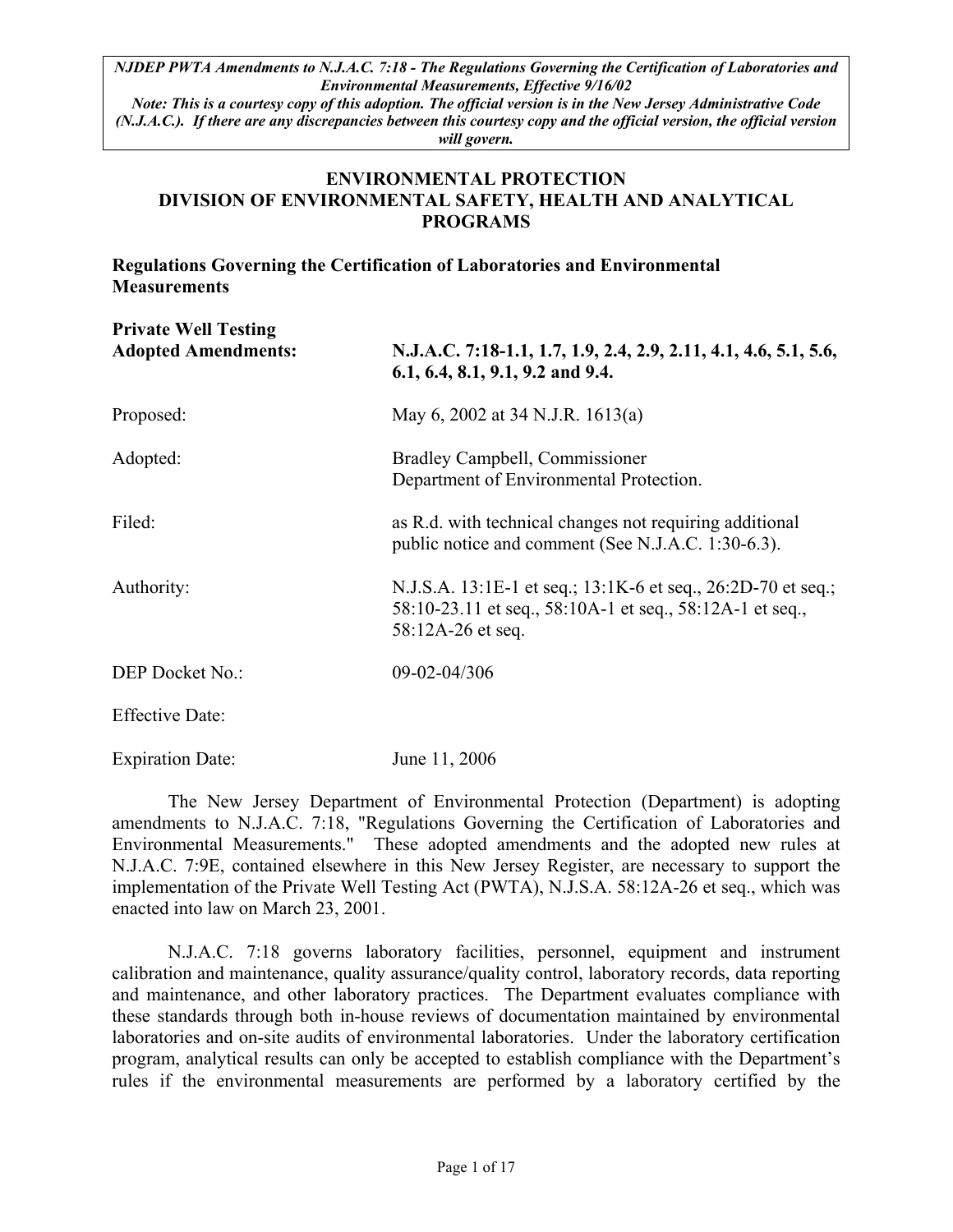*Note: This is a courtesy copy of this adoption. The official version is in the New Jersey Administrative Code (N.J.A.C.). If there are any discrepancies between this courtesy copy and the official version, the official version will govern.*

Department. To obtain and maintain its certification, a laboratory must meet the standards given in N.J.A.C. 7:18.

The adopted amendments to N.J.A.C. 7:18 specify the incorporation of the authority of the PWTA into N.J.A.C. 7:18, sampling and data submittal requirements, procedures for conducting a 48-Hour Rapid Gross Alpha Test and the reporting of the presence of fecal coliform, *E.coli* or nitrates above maximum contaminant levels to the client and local health authority.

The Department is concurrently adopting new rules at N.J.A.C. 7:9E entitled the Private Well Testing Act Rules. That adoption appears elsewhere in this New Jersey Register. The rules at N.J.A.C. 7:9E include definitions of words and terms used in the chapter; parameters to be tested in water samples; requirements for laboratories reporting analytical results and other sample-related information to the Department and to the client; notification procedures for the exceedance of certain drinking water standards, action levels or recommended upper limits; and confidentiality requirements. Consistent with the requirements of the PWTA, N.J.A.C. 7:9E requires that the testing of samples from those wells subject to the PWTA be conducted by a laboratory that is certified in accordance with the provisions of N.J.A.C. 7:18.

The proposed amendments to N.J.A.C. 7:18 and the proposed new rules at N.J.A.C. 7:9E were published in the New Jersey Register at 34 N.J.R. 1613(a) and 34 N.J.R. 1606 respectively on May 6, 2002. The comment period for the proposed amendments to N.J.A.C. 7:18 closed on July 5, 2002. 17 individuals commented on the proposal.

**Summary** of Hearing Officer Recommendations and Agency Response:

On Tuesday, June 4, 2002 and Thursday, June 6, 2002, the Department held public hearings on the proposed amendments to N.J.A.C. 7:18 as well as the new rules at N.J.A.C. 7:9E. Barker Hamill, Chief of the Bureau of Safe Drinking Water served as the hearing officer for both public hearings. Mr. Hamill recommended that the proposed rules be adopted with the changes described herein. Given that the public hearings addressed both the proposed amendments to N.J.A.C. 7:18 and the proposed new rules at N.J.A.C. 7:9E, the responses to comments relating to N.J.A.C. 7:9E are not addressed herein, but are addressed in the adoption to the Private Well Testing Act rules at N.J.A.C. 7:9E, which appear elsewhere in this New Jersey Register.

Interested persons may inspect the public hearing record or obtain a copy upon payment of the Department's copying charges, by contacting:

> Karen L. Hershey, Esq. Office of Legal Affairs New Jersey Department of Environmental Protection P.O. Box 402 Trenton, New Jersey 08625-402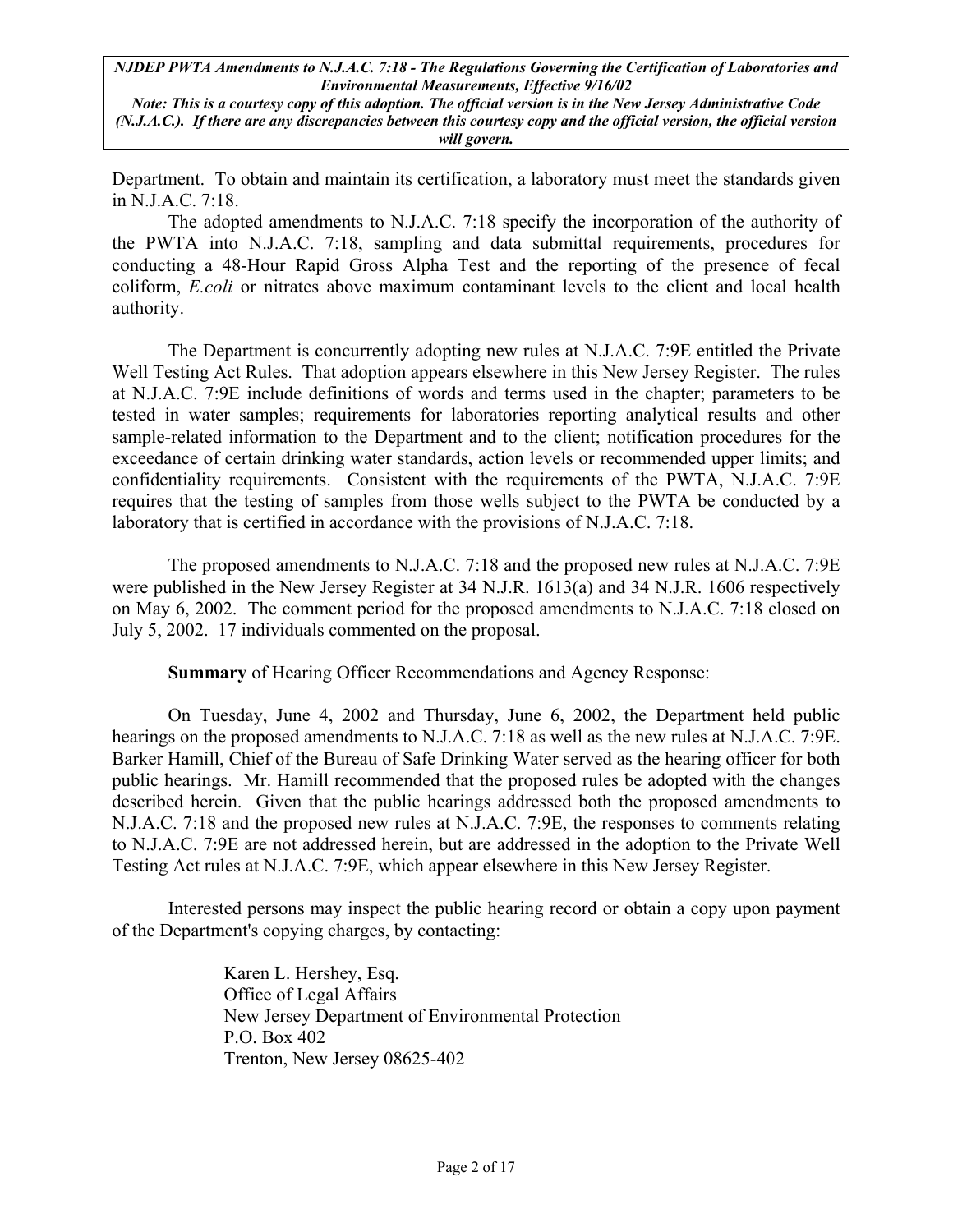*Note: This is a courtesy copy of this adoption. The official version is in the New Jersey Administrative Code (N.J.A.C.). If there are any discrepancies between this courtesy copy and the official version, the official version will govern.*

The PWTA, which becomes effective on September 14, 2002, applies to buyers, sellers and lessors of certain real property as follows:

1. Effective September 14, 2002, all contracts of sale for real property the potable water supply for which is a private well located on the property, or any other real property the potable water supply for which is a well that has less than 15 service connections or that does not regularly serve an average of at least 25 individuals daily at least 60 days out of the year, shall include a provision requiring, as a condition of the sale, the testing of that water supply for certain parameters. Closing of title on the sale shall not occur unless both the buyer and the seller have received and reviewed a copy of the water test results.

2. By March 14, 2004, the lessor of any real property the potable water supply for which is a private well for which testing of the water is not required pursuant to any other State law, shall test that water supply for certain parameters. Testing is required at least once every five years thereafter. Within 30 days after receipt of the test results, the lessor must provide a written copy of the results to each lessee of a rental unit on the property. The lessor must also provide a written copy of the test results to new lessees of rental units on the property.

### Summary of Public Comments and Agency Responses

The following persons testified at the public hearings and/or provided written comments on the proposed amendments to N.J.A.C. 7:18.

- 1. Robert Barrett, Aqua Pro-Tech Laboratories
- 2. Christiana Cooke-Gibbs, Washington Township Health Department
- 3. Daniel N. Coronoto, Deputy Mayor, Hampton Township
- 4. Michael Furrey, Agra Environmental Services
- 5. Thomas Hines, QC Laboratories
- 6. Rob Hulit, Mount Holly Municipal Utilities Authority
- 7. Stephen Kroemer, Water Works Laboratory
- 8. Miriam Murphy, Tewksbury Township Environmental Commission
- 9. Jane Nogaki, New Jersey Environmental Federation
- 10. Norman Primost, New Jersey Ground Water Association
- 11. Willie Richter, Re/Max Realtors
- 12. Mark Riether, Morning Star Enterprises
- 13. David Speis, Accutest
- 14. David Speis, Environmental Laboratory Advisory Committee
- 15. Linda Tatro, Environmental Laboratory Advisory Committee
- 16. Richard Wilson, Frankford Township Board of Health
- 17. Phillip Worby, QC Laboratories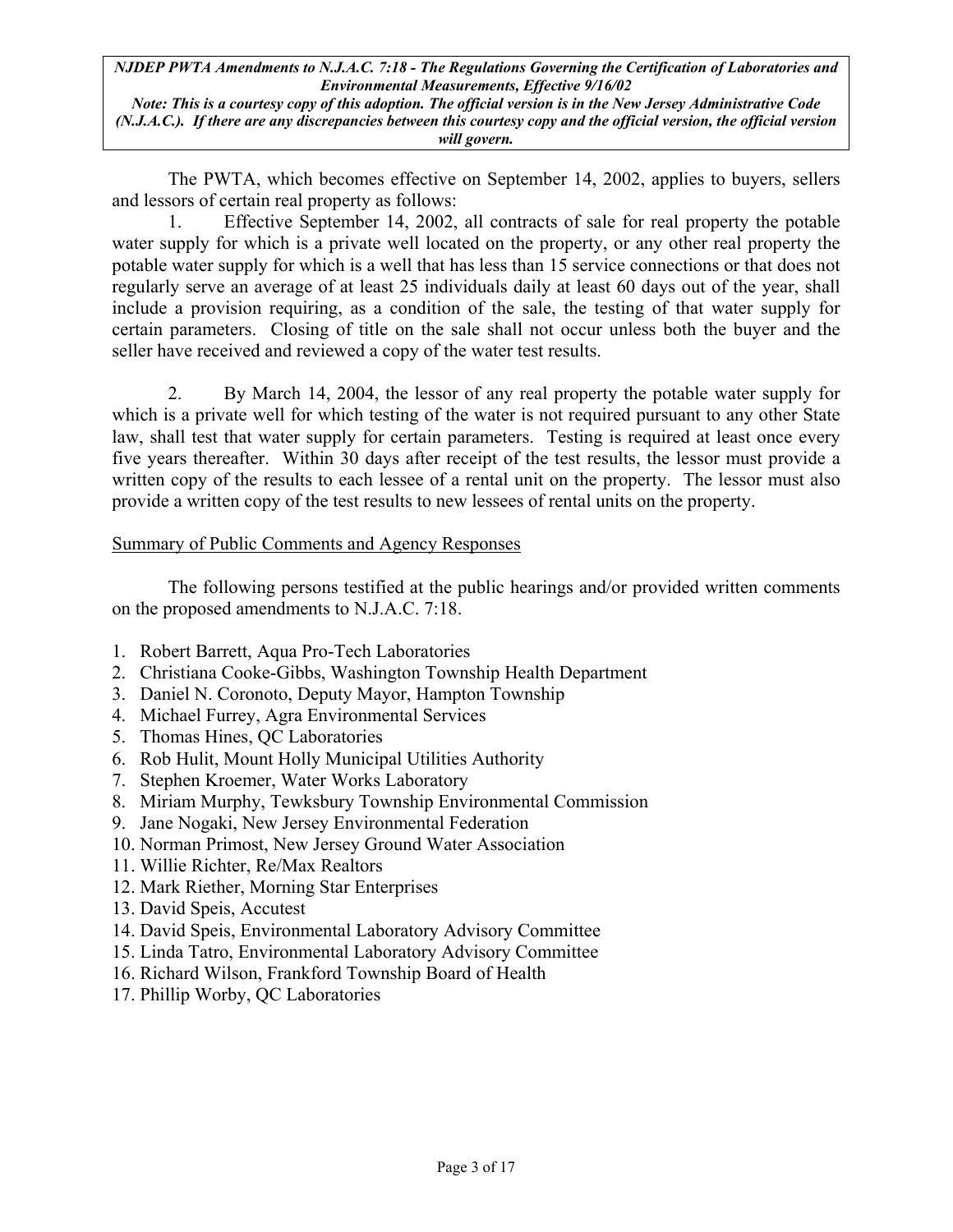*Note: This is a courtesy copy of this adoption. The official version is in the New Jersey Administrative Code (N.J.A.C.). If there are any discrepancies between this courtesy copy and the official version, the official version will govern.*

The following is a summary of comments received and the Department's responses. The number(s) in parentheses after each comment corresponds to the commenter(s) listed above.

1. COMMENT: Several comments were received regarding the proposed definition of "authorized representative" and the use of persons other than those who are employees of a certified laboratory for the collection of samples under the PWTA. The commenters stated that the definition of the authorized representative is too broad and that samples should only be collected by an employee of a certified laboratory, unless those persons were certified by the State. The reasons provided for the objection are the lack of control the certified laboratories have over those collecting samples, the liability involved in accepting samples from third parties, that the certified laboratory does not have control authority for "authorized representatives" who collect samples, and, that the laboratories are subservient to the authorized representative as the supplier in a client/supplier relationship involving the exchange of monetary funds for services. A commenter suggested creating a sampler certification program modeled after the program the State established for swimming pools.  $(5,13)$ 

RESPONSE: The PWTA specifically allows the collection of samples for conformance with the act by persons other than employees of a certified laboratory. Specifically, N.J.S.A. 58:12A-30.c.(4) states that, "The name of the employee or authorized representative of the laboratory who collected the well sample …shall be included in the information submitted to the Department." Existing N.J.A.C. 7:18-9.1 contains specifications for a certified laboratory accepting regulatory samples that have been collected, preserved and handled by persons other than the laboratory, in order to provide reasonable assurance that the sample has been collected, preserved and handled in accordance with N.J.A.C. 7:18. The adopted amendments will serve to better ensure that samples are collected in accordance with the procedures contained in N.J.A.C. 7:18 and the applicable analytical methods. As currently stated at N.J.A.C. 7:18-9.1(c), if the laboratory is unable to obtain reasonable assurance that the applicable sampling methods have been followed for the samples they are receiving, "it shall not submit results of the analysis of the sample for regulatory purposes. The laboratory shall reject any such sample and request a new sample." Persons can be considered an "authorized representative" in conformance with these rules only where they are using procedures approved by the Department as indicated on the Annual Certified Parameter List (ACPL) of a certified laboratory as stated at adopted amendment N.J.A.C. 7:18-9.1(d). The Department will, however, evaluate the need for training of individuals for sampling procedures for PWTA sampling. If such a need becomes apparent, the Department will develop an appropriate sampling training program and offer it to interested participants. In addition, each laboratory has the discretion as to whether to appoint a person as its authorized representative.

2. COMMENT: The commenters questioned whether sufficient laboratory capacity exists to conduct the testing required by the PWTA. Some commenters stated that sufficient capacity exists and others stated that sufficient capacity may not be available. (9.16)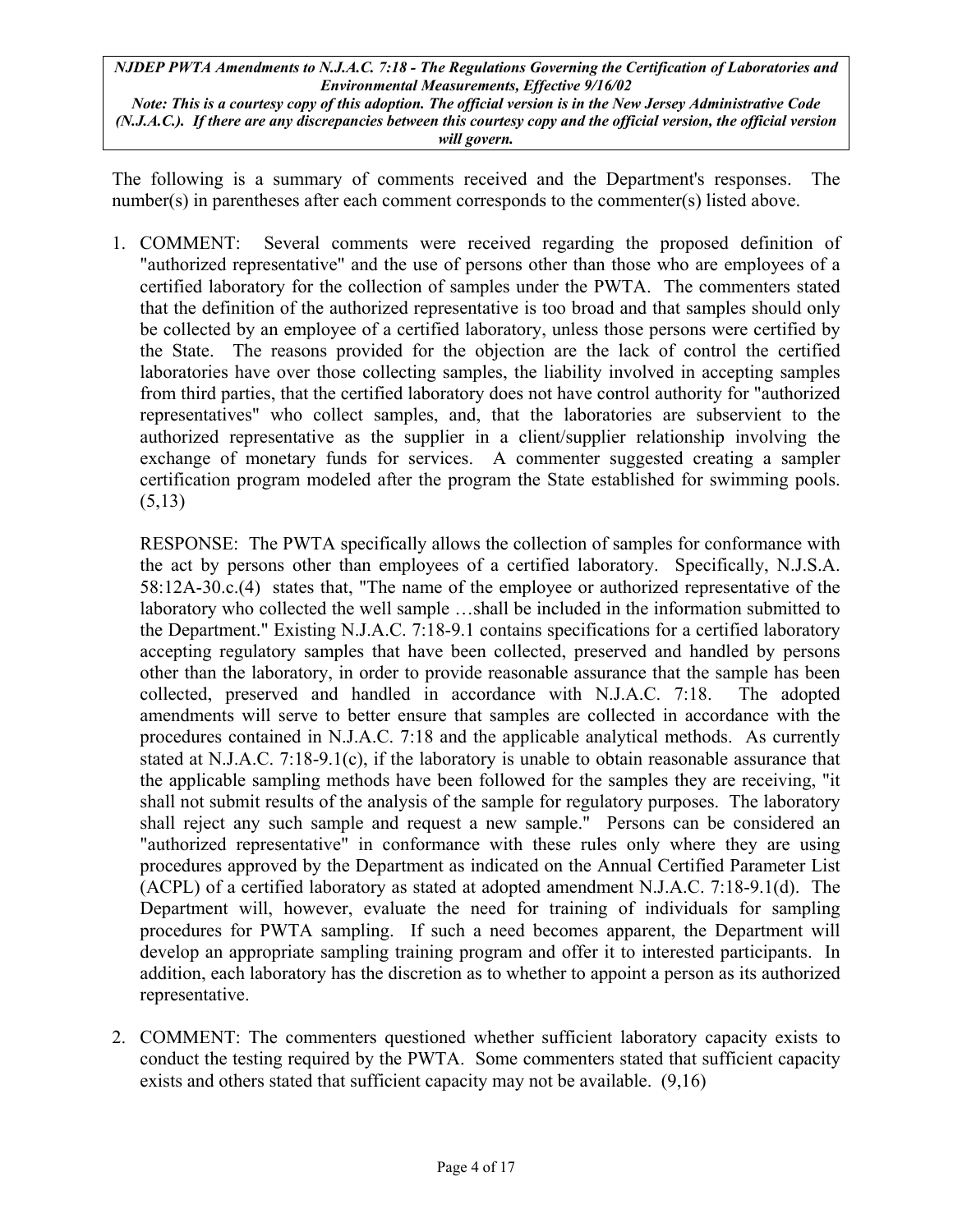*Note: This is a courtesy copy of this adoption. The official version is in the New Jersey Administrative Code (N.J.A.C.). If there are any discrepancies between this courtesy copy and the official version, the official version will govern.*

RESPONSE: Currently there are over 150 laboratories certified in the Safe Drinking Water Program to conduct the various types of testing required by the PWTA. Over 30 of those laboratories are considered full service laboratories as they are certified in all PWTA testing categories, with the exception of the gross alpha. Many of these full service laboratories have stated to the Department that sufficient capacity exists to accommodate the testing that is anticipated. Certified laboratories have not indicated that adequate laboratory capacity will be a problem. With regard to the 48-hour Rapid Gross Alpha Method, there are currently 14 commercial laboratories certified for the USEPA 900.0 Method, on which the Department's modified 48-hour Rapid Gross Alpha method is based. The Department anticipates that most of these 14 laboratories will seek certification in the 48-hour Rapid Gross Alpha method. Discussions with five of these laboratories indicate the capacity to conduct over 2000 samples a month. In addition, in order to ensure sufficient time for laboratories to become certified for the 48-hour Rapid Gross Alpha method and to provide adequate capacity, the PWTA rules phases in the requirement for this type of testing over a period of 18 months. See adopted new rule N.J.A.C. 7:9E-2.1(d).

3. COMMENT: Under the proposed rules, laboratories will be required to notify local health authorities in the event of an exceedance for a number of parameters. A commenter questioned whether the Department will publish a listing of those local public health entities that the laboratory must notify. The commenter was concerned that the information would not be adequately available to the laboratories. (6)

RESPONSE: The list requested by the commenter is currently available on the New Jersey Department of Health and Senior Services (DHSS) website at [www.state.nj.us/health/lh/lhdirectory.pdf .](http://www./??) Laboratories are currently required to notify this same set of municipal health agencies under the current rules at N.J.A.C. 7:18-4.6( $k$ ) and N.J.A.C. 7:18-5.6(i), when testing is performed for coliforms and nitrate/nitrite. The Department has had no indication that this has been a problem to date, and therefore does not anticipate problems in the future.

4. COMMENT: A commenter expressed concern and some confusion over whether pH testing is required to be performed by certified laboratory personnel. It was questioned that if pH must be done within 15 minutes of a sample being taken, how can anyone who is not an employee of a certified laboratory really collect samples, unless the sampler could actually collect the sample, transport it to the laboratory, and have the laboratory analyze the sample within 15 minutes. The commenter asked whether the Department foresees an enormous request for certification for pH from persons who would like to become certified laboratories for pH only thereby, allowing them to analyze pH tests in the field. (1)

RESPONSE: In accordance with the definition of authorized representative at N.J.A.C. 7:18- 1.7, anyone may become an authorized representative of a certified laboratory provided that the certified laboratory "accepts drinking water well samples and also accepts responsibility for such samples in accordance with the requirements of N.J.A.C. 7:18-9.1(c)." The commenter is correct that an employee of a laboratory that is certified for pH testing only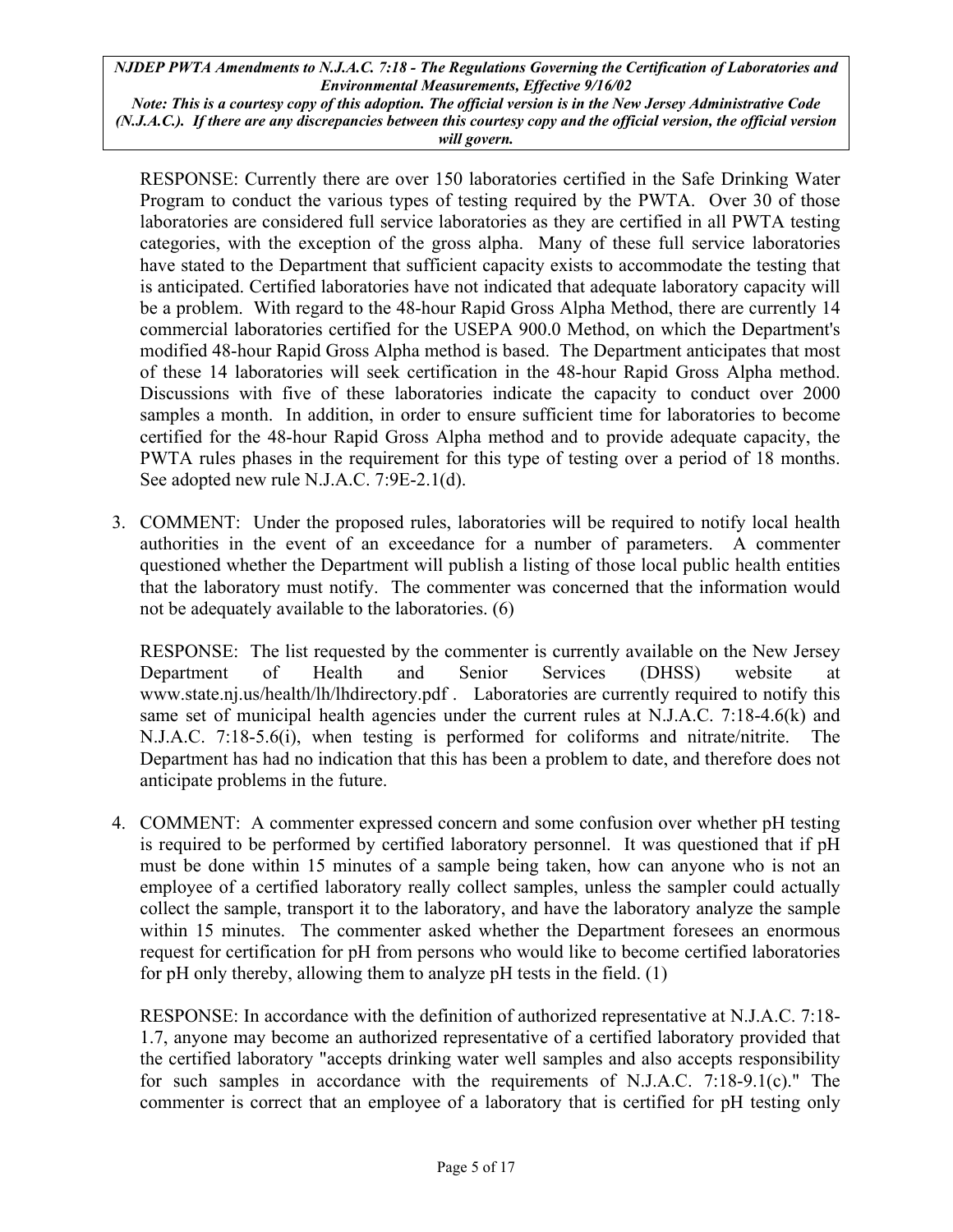*Note: This is a courtesy copy of this adoption. The official version is in the New Jersey Administrative Code (N.J.A.C.). If there are any discrepancies between this courtesy copy and the official version, the official version will govern.*

may conduct sampling for all other PWTA parameters, as long as the requirements for sampling certification adopted as amendments at N.J.A.C. 7:18-9.4(b)7i. are met. However, only employees of laboratories certified for the conduct of pH testing may analyze for pH, for purposes of conformance with the PWTA. The Department is unable to determine at this time whether a large number of businesses will seek certification for pH and PWTA sampling. There are already a number of businesses that maintain certification for pH and other analyze immediately parameters. The Department does expect some of these firms to apply for certification in the PWTA sampling category.

5. COMMENT: A commenter suggested that rather than waiting for a temperature variance, it would be easier to have a specific time that the water must run before collecting a sample. In some cases where the water is being used all day it might be difficult to get a temperature difference. The commenter suggested that N.J.A.C. 7:18 be revised to include requirements to run the water for 15 minutes or 30 minutes to be sure they are getting the sample from the well as opposed to water that has been stagnant in the pipes. (1)

RESPONSE: The requirements relating to temperature variance are consistent with those contained in USEPA's "Manual for the Certification of Laboratories Analyzing Drinking Water, Criteria and Procedures, Quality Assurance," Fourth Edition, EPA 815-B-97-001, March 1997. The only time period referenced therein is "maintaining a steady water flow for at least two minutes (until the water changes temperature)." The Department believes the time periods of 15 or 30 minutes suggested by the commenter is excessive. However, the Department believes that the addition of the phrase "at least two minutes" is appropriate and will minimize questions regarding the amount of time necessary to achieve a temperature variance. This clarification to N.J.A.C. 7:18-9.4(b)7ii will read as follows:

"Samples taken from any tap or spigot shall be collected by maintaining a steady water flow for at least [several] **two** minutes [and] **(**until the water changes temperature**)**. Water taps used for sampling are to be free of aerators, strainers, hose attachments, mixing type faucets , and purification devices. "

6. COMMENT: A single comment was submitted stating that a fecal coliform analysis done as a confirmatory bacteria test will put an enormous burden on the laboratories to get the samples back to the facilities and in the incubators within six hours. This is because the fecal coliform test has a much shorter holding time than the total coliform test (six hours for fecal coliform versus 30 hours for total coliform). A recommendation was provided that the Department either use an *E. coli* positive for confirmation or use another total coliform as a confirmation for fecal coliform, unless there is a specific reason to use the fecal coliform tests.  $(1)$ 

RESPONSE: The six hour holding time to which the Department believes the commenter is referring only applies to wastewater samples and does not apply to drinking water samples (N.J.A.C. 7:18-9.4(c), Table 9.2.) The time from sample collection to initiation of analysis for total coliforms, and fecal coliforms, or *E. coli* as a confirmatory test in drinking water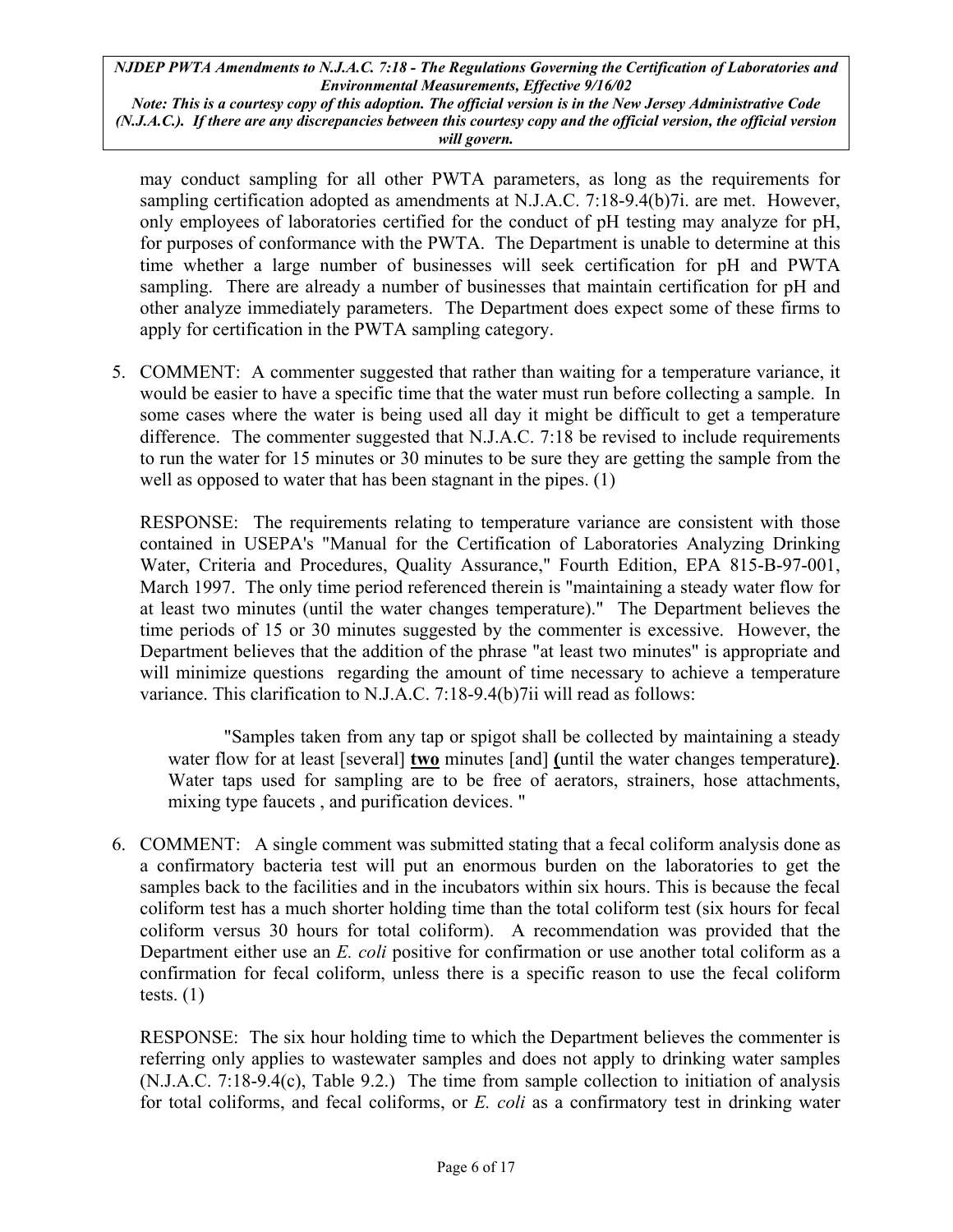*Note: This is a courtesy copy of this adoption. The official version is in the New Jersey Administrative Code (N.J.A.C.). If there are any discrepancies between this courtesy copy and the official version, the official version will govern.*

must not exceed 30 hours, consistent with the applicable analytical methods and USEPA's Manual for the Certification of Laboratories previously referenced.

7. COMMENT: A comment was submitted relating to the use of test kits by homeowners. Specifically, it was stated that for \$40 a citizen can buy a basic kit to test the well water; for an additional cost, they can test for more sophisticated problems. This is a volunteer process. The individual homeowner buys the kit and collects the water, which is then taken to a laboratory to be tested. The commenter questioned whether the new rules will eliminate the possibility for an individual homeowner to buy a kit, take the water sample and see that the results are delivered through the South Branch Watershed Association to the laboratory. (8)

RESPONSE: These rules do not limit an individual homeowner's ability to test his or her own well water. In fact, the Department encourages homeowners to test their well water on a regular basis. Both N.J.A.C. 7:9E and the amendments to N.J.A.C. 7:18 apply only to testing conducted as a requirement of the PWTA. Citizens should be aware, however, that if they intend to use their test results to comply with PWTA requirements regarding real estate transactions, the sampling and testing must comply with these rules. The use of test kits by homeowners would not conform to the requirements of N.J.A.C. 7:18, unless the homeowner meets the definition of a certified laboratory in accordance with N.J.A.C. 7:18.

8. COMMENT: Several comments were submitted relating to the sampling location that is required, i.e. that samples are required to be collected prior to any point of entry or point of delivery treatment device. The comments questioned why the Department is requiring the testing of water that is already failing, and that has already been determined to need treatment. (4, 7)

RESPONSE: The PWTA repeatedly refers to the testing of "wells," "well water," and "water supplies." Furthermore, the PWTA at N.J.S.A. 58:12A-30f requires the Department to compile data obtained "for the purposes of studying ground water supplies or contamination in the State." Data on treated water would not enable the Department to study ground water supplies or contamination as required. If treated water contains a contaminant, it is impossible to tell whether the contaminant originates in the groundwater, in the treatment system, in the plumbing, or in the faucets. If contaminants are found in untreated water, the consumer can evaluate the problem and apply appropriate treatment. For well owners or potential well owners who wish to obtain data on their treated water, the Department is developing guidance to assist them in obtaining and interpreting test results. Regarding situations where a water treatment system cannot easily be disconnected or disabled, it may be necessary to modify the water system, in order to provide a sample that will comply with the PWTA and these rules.

9. COMMENT: A comment was submitted requesting whether there will be a grace period to retest and notify the seller to correct the problem. (3).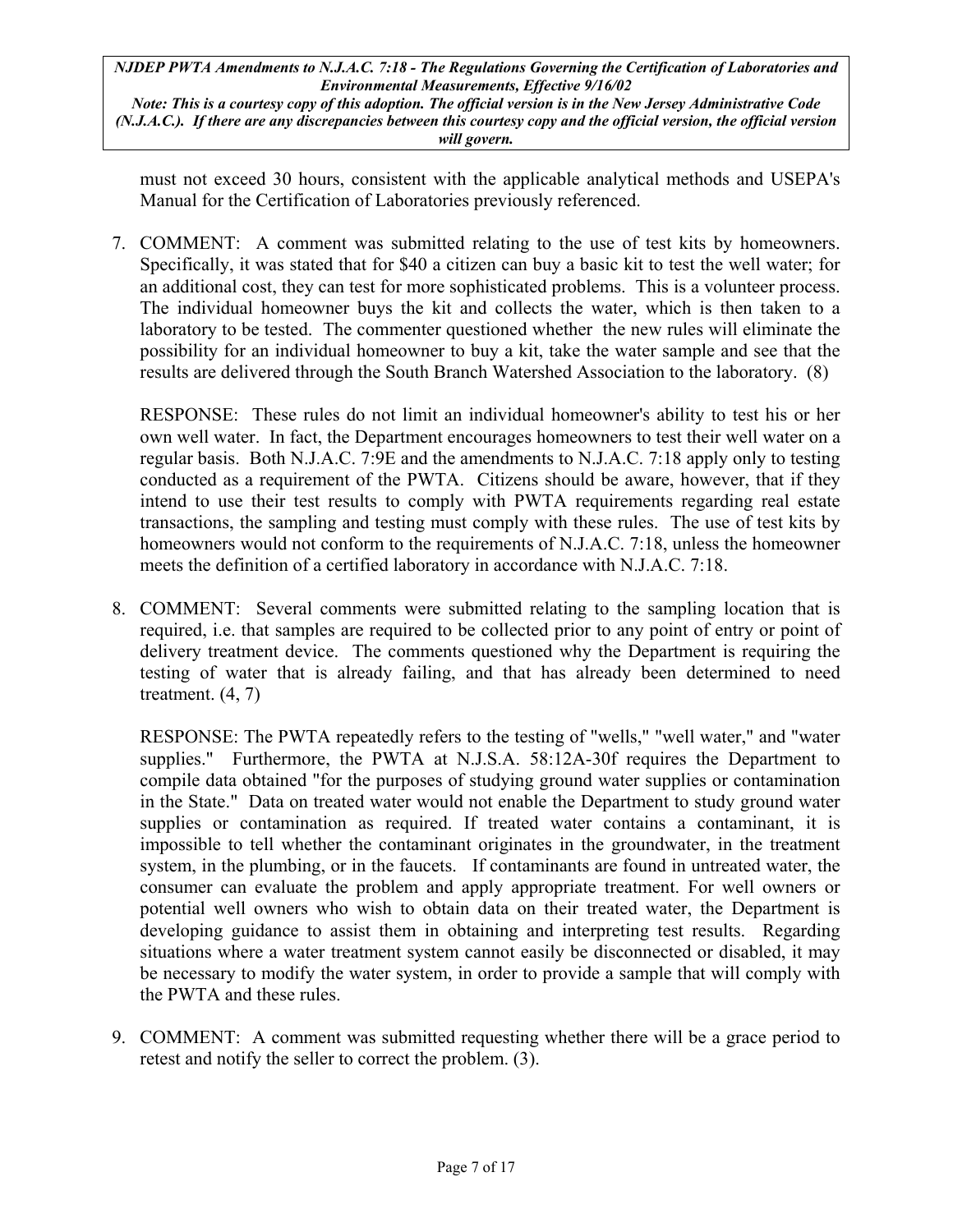*Note: This is a courtesy copy of this adoption. The official version is in the New Jersey Administrative Code (N.J.A.C.). If there are any discrepancies between this courtesy copy and the official version, the official version will govern.*

RESPONSE: The requirements regarding a retest in the sampling provisions contained at N.J.A.C. 7:18-9.4(b)6viii have resulted in some confusion concerning the need to collect additional samples where a well test failure occurs. Since retesting is not a requirement of the PWTA, N.J.A.C. 7:18-9.4(b)6viii has been deleted on adoption.

10. COMMENT: A commenter stated that it was mentioned that there would be sampling line items in each category for the various testing and questioned whether there would be any rules and regulations that will be set forth regarding how the sampling is going to proceed. For instance, the Department has had for some time a field sampling manual regarding environmental sampling. The commenter questioned whether there will be something like this that will give the laboratories and/or anyone else involved some set of standards that can be used. (17)

RESPONSE: Many of the analytical methods incorporated by reference as Department Sanctioned Analytical Methods (DSAMs) in N.J.A.C. 7:18 as well as many of the specific requirements contained in N.J.A.C. 7:18, already specify sampling procedures. The Department's "Field Procedures Manual" to which the commenter refers contains some guidance on the collection of drinking water samples. However, it must be noted that this manual is only guidance. Therefore, where there is a conflict between the "Field Procedures Manual" and either N.J.A.C. 7:18 or a DSAM contained in or incorporated by reference in N.J.A.C. 7:18, the requirements of N.J.A.C. 7:18 or the applicable DSAM shall govern. In addition, as stated above, the Department will continue to evaluate the need for training and guidance in the area of sample collection, and where the need arises, will develop such training for certified laboratories and/or members of the public.

11. COMMENT: A commenter stated that laboratories should not be assessed additional fees in order to comply with the regulation, especially in terms of sampling certification. (4)

RESPONSE: The changes incorporated in N.J.A.C. 7:18 for most laboratories that currently have certification in the drinking water program will result in no additional fees in terms of sampling certification. As stated at N.J.A.C. 7:18-2.9(h), the Department has waived the modification fee specified at N.J.A.C. 7:18-2.9(b), which would ordinarily be associated with modifying an existing certification to include an additional sampling Department Sanctioned Analytical Methods (DSAM). In addition, DSAMs for sampling have been created in such a manner as to significantly reduce and in most cases eliminate any fees associated with obtaining certification for sampling under the PWTA.

12. COMMENT: A commenter noted that there were several inconsistencies in the definition of coliform. In the summary portion of the proposal the Private Well Testing Act rules at N.J.A.C. 7:9E, coliform is addressed. In the amendments to N.J.A.C. 7:18 regarding this requirement, you required to test for total coliform. If it is positive, you are required to test for fecal coliform and then you must notify appropriately based on those results. It was recommended that the Department evaluate the inconsistency in the use of the terms "fecal coliform," "total coliform" and "coliform," and specify when notification is required. (2)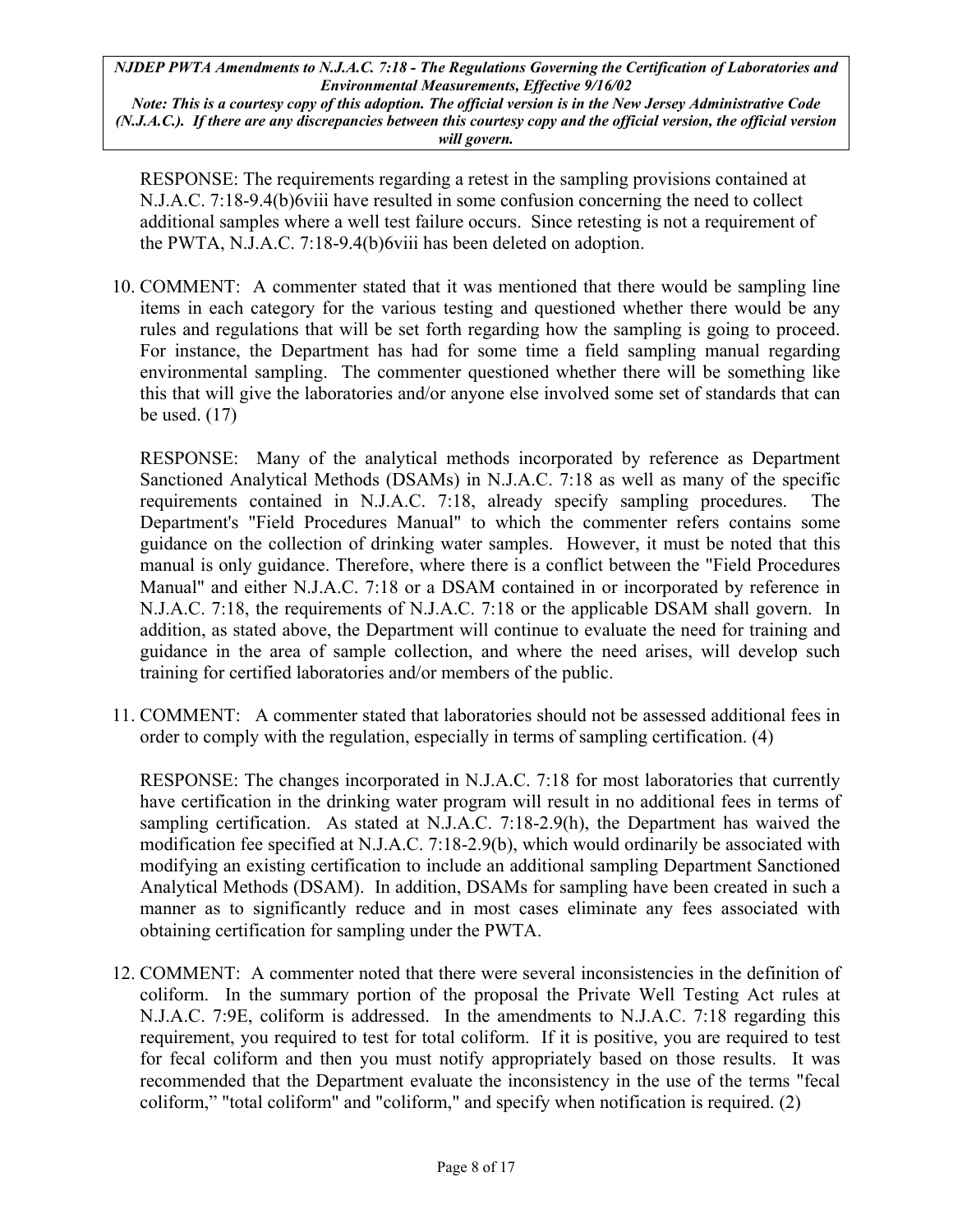*Note: This is a courtesy copy of this adoption. The official version is in the New Jersey Administrative Code (N.J.A.C.). If there are any discrepancies between this courtesy copy and the official version, the official version will govern.*

RESPONSE: The term "coliform" is used in the rules to refer to either total coliform or fecal coliform. The requirements relating to notification are contained at N.J.A.C. 7:18-4.6(m)2. Specifically, N.J.A.C. 7:18-4.6(m)2 states that notification is necessary "where the presence of Fecal coliform or *E. Coli* is detected."

13. COMMENT: A comment was submitted questioning where a list of those qualified to perform the testing under the PWTA can be obtained. (11)

RESPONSE: A list of laboratories certified to conduct the testing required by the PWTA can be obtained by contacting the Office of Quality Assurance at (609)292-3950, or from the Department's website, [www.state.nj.us/dep/pwta.](http://www.state.nj.us/dep????)

14. COMMENT: A commenter asked if there is going to be a cost for the PIN number through the Office of Quality Assurance. (12)

RESPONSE: There are no costs for obtaining a PIN number through the Office of Quality Assurance.

15. COMMENT: A commenter questioned how problems with obtaining samples at the locations specified in the rules would be handled. Specifically, a commenter stated that problems will arise when a sampling technician enters a home and finds out that there is a point of entry treatment system and there is no way to divert the water so that they are sampling untreated water, (some older systems have no way to divert the water). The sampling technician would then be in a position to either not sample or collect the treated sample. Chances are the homeowner would prefer that they collect a sample, which, in accordance with the rule, would constitute inappropriate sample collection from a raw water source. That sample makes its way through the laboratory, a report is generated and it gets to the State. The possibility exists that it could be rejected for that reason and then it becomes a question of who is responsible for the rejected sample. It seems that the laboratory would be the one at fault since they should not have sampled. The commenter is curious about what the Department will do if this hypothetical occurs. The sampling technician is there to collect the sample, not to replumb a water system. So, the commenter asks, should the sample be collected, submitted and analyzed, or should it not be collected and the homeowner hire a plumber to divert around the treatment system, so that an untreated sample can be obtained. (12)

RESPONSE: Consistent with the requirements of N.J.A.C. 7:18-9.4(b) only samples representative of water that has not been treated in any manner are considered acceptable for testing for conformance with the PWTA. Where an appropriate sample location does not exist, the client will need to take measures, including the installation of a sampling tap, to provide an acceptable sampling location. A laboratory or authorized representative conducting sampling will have available to them, copies of the applicable regulations at N.J.A.C. 7:18, as well as a Department approved Standard Operating Procedure. The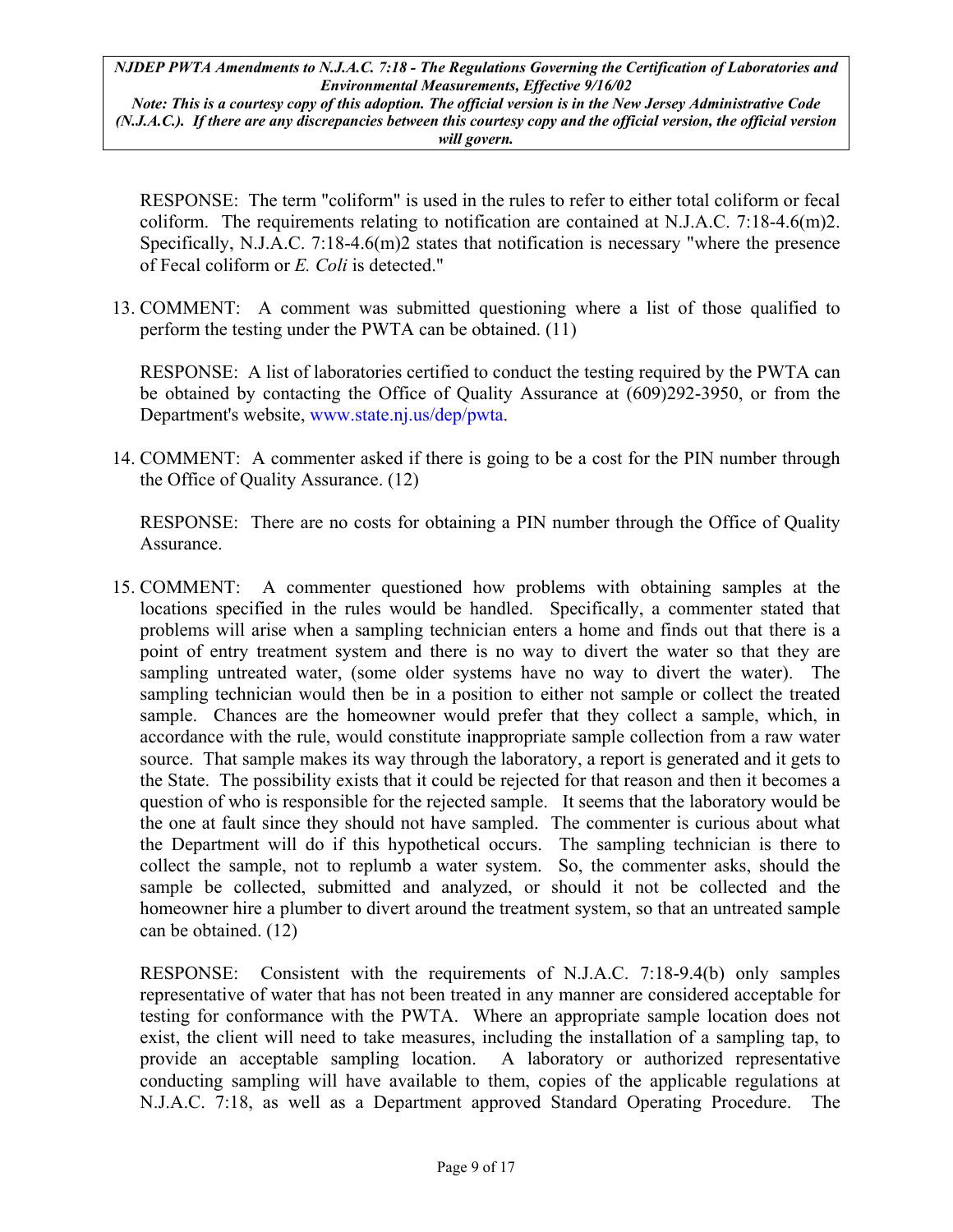*Note: This is a courtesy copy of this adoption. The official version is in the New Jersey Administrative Code (N.J.A.C.). If there are any discrepancies between this courtesy copy and the official version, the official version will govern.*

requirements contained therein will clearly state acceptable sampling locations. It is the responsibility of the samplers to notify a client when the sampling location chosen by the client is inappropriate for conformance with the PWTA.

16. COMMENT: A commenter stated the testing should not be required by the seller of the property. When property is sold, the attorneys for both parties take care of this in the contract and this testing requirement is an added cost. This requirement should be performed and paid for by both the seller and buyer. (3)

RESPONSE: The PWTA does not specify who must obtain the data. It specifies the testing of that water supply for at least the parameters prescribed by the Act and that closing of title on the sale of the real property shall not occur unless both the buyer and the seller have received and reviewed a copy of the water test results.

17. COMMENT: A commenter submitted a question as to the cost of the testing required under the PWTA and whether a standardized fee schedule has been developed. In addition, the commenter asked whether laboratories are located in the areas where counties have private wells for potable water so sample costs could be minimized. (3)

RESPONSE: The PWTA does not require the Department to determine a standardized fee for testing. It does, however, require that the testing be performed by a laboratory certified by the Department to conduct the testing. Laboratories are independent, in most cases commercial businesses who determine their fees based on many factors, thus, those fees may vary between laboratories. The Department will make available lists of laboratories that are certified to conduct the required testing to the public. A homeowner could then contact several laboratories and choose a laboratory considering the fees each of the laboratories estimated for testing. Laboratories certified for the testing required by the PWTA are located throughout New Jersey as well as neighboring states.

18. COMMENT: A commenter questioned how long it will take to get results, so not to delay sale for both parties, once testing has been completed. (3)

RESPONSE: N.J.A.C. 7:9E-3.1(c) requires that the analysis shall be deemed complete once all analytical results have been received by the reporting laboratory. N.J.A.C. 7:9E-3.1(a)2 further requires that the reporting laboratory provide the information to the person(s) who requested the test within five business days after completion of analysis of water samples. Expedited results can be requested from a laboratory where a closing schedule may be affected by a delay in the results.

19. COMMENT: A commenter questioned whether the local health department and municipality are going to accept the litigation costs associated with the well failure. (3)

RESPONSE: As discussed in the adoption of the Private Well Testing Rules, N.J.A.C. 7:9E, contained elsewhere in this register, the PWTA does not address the cost of remediation in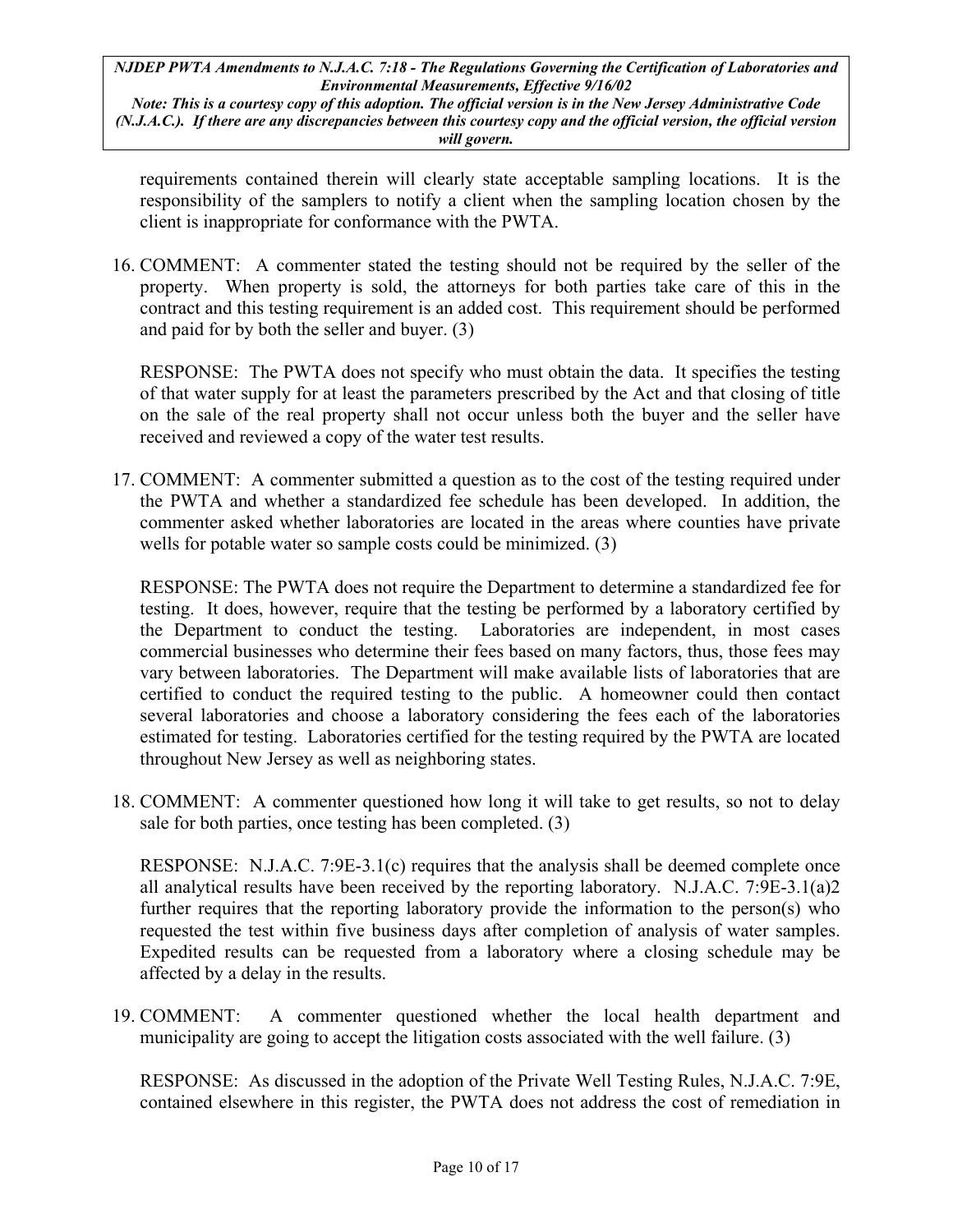*Note: This is a courtesy copy of this adoption. The official version is in the New Jersey Administrative Code (N.J.A.C.). If there are any discrepancies between this courtesy copy and the official version, the official version will govern.*

the case of well test failure. In addition, lawsuits that arise due to PWTA results are beyond the scope of these rules.

20. COMMENT: The proposed rules state that resampling to determine whether a contaminant comes from a well or the house plumbing shall be made from the plumbing where the water has been sitting for at least six hours. Such a procedure is not suitable for determining the source of lead contamination or coliform. If a sample from the flushed plumbing system shows either of these contaminants, then a stagnant sample taken from the plumbing will likely give the same or worse results. The New Jersey Ground Water Association feels that the only way to be sure whether the source of total coliform contamination is the water source or the plumbing is to test the water at either the well head or bottom of the well tank. Member well drillers of the Association know that old houses frequently have "dead-ended" water pipes resulting from alterations. These pipes hold stale water that can harbor bacteria and result in positive bacteria counts regardless of whether the water has been flushed for sampling or standing for hours before sampling. However, samples taken at the well tank may be found free of bacteria, especially when a replacement well has been drilled. The remedy to rid these old pipes of bacteria is to chlorinate and flush them until the bacteria are gone. (10)

RESPONSE: The purpose of the sampling requirements contained at N.J.A.C. 7:18-9.4(b)6, (sampling prior to treatment) is to determine the level of the various contaminants in the well. If a homeowner, potential buyer or lessor wishes to determine the level of those contaminants after treatment of the water by an existing unit, they may elect to collect and test an additional water sample collected after the treatment unit. However, the requirements of the PWTA will only be satisfied if the data submitted to the Department represents a sample that was collected prior to any treatment. The homeowner, purchaser or other persons at their own discretion may collect additional data.

21. COMMENT: The sampling approach specified in N.J.A.C. 7:18-9.4(b)7 conflicts with the USEPA drinking water sampling requirements that samples for lead be collected as first draw samples. The Federal Drinking Water regulations, 40 CFR 141.86(b) states as follows: (1) all tap samples for lead and copper collected in accordance with this subpart shall be first draw samples; (2) each first draw sample for lead and copper shall be one liter in volume and have stood motionless in the plumbing system of each sampling site for at least six hours. First draw samples from residential housing shall be collected from the cold-water kitchen tap or bathroom sink tap. First draw samples from a non-residential building shall be collected at an interior tap from which water is typically drawn for consumption.

New Jersey Water sources do not typically contain lead as a contaminant. The origin of lead in drinking water can be found in the consumers home plumbing. Corrosive water standing in the home plumbing over extended time periods leaches lead from the pipes or the solder used for sealing pipe joints, resulting in elevated lead concentrations in drinking water in the first flush sample. The sampling approach in the proposed rule is valuable for secondary samples that can be analyzed when lead is detected in the first draw sample. The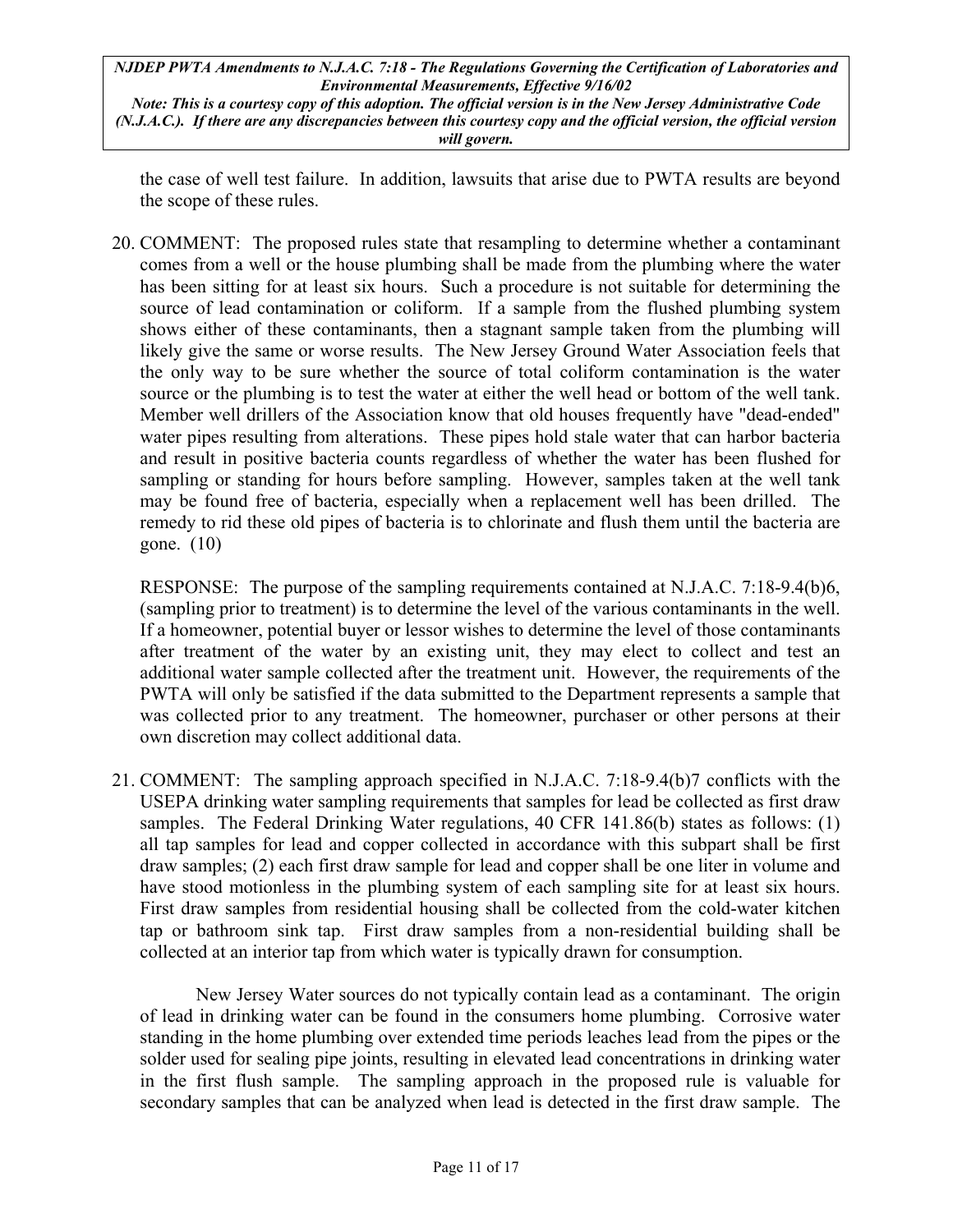*Note: This is a courtesy copy of this adoption. The official version is in the New Jersey Administrative Code (N.J.A.C.). If there are any discrepancies between this courtesy copy and the official version, the official version will govern.*

first flush sample would then provide definitive information on the source of lead present in the drawn water. The sampling approach in the proposed rule would not indicate elevated lead concentrations caused by leaching from the home plumbing. It is the opinion of the Environmental Laboratory Advisory Committee that this section be changed to reflect the initial lead sample being collected as a first draw sample. This approach is consistent with the USEPA drinking water regulations, which provide definitive data on lead in drinking water that pose potential risks to drinking water consumers. (14,15)

RESPONSE: Consistent with the collection of untreated well water samples, the PWTA rules require the collection of a flushed sample for lead. Untreated well water quality can only be determined through a flushed sample, because a first draw sample reflects the contribution of lead from the plumbing system or fixtures. There are some aquifers in New Jersey that can contribute lead to well water. Regarding the suggestion that both flushed and first draw samples be required, please see the discussion of untreated versus treated water sampling in the response to comment eight. The EPA drinking water requirements referred to by the commenter apply to municipal and other public potable water systems. These requirements are designed to evaluate the contribution of lead to treated drinking water by the public water distribution system, as well as by plumbing within the consumers' home. They are not designed to evaluate untreated water quality, nor to be applied to a private water supply.

## Summary of Agency - Initiated Changes

The Department has determined that changes to N.J.A.C. 7:18-1.7, 1.9 and 9.4(b) are necessary upon adoption.

N.J.A.C. 7:18-1.7, the definition of local health authority, has been modified on adoption to clarify that the term also refers to counties which do not have a certified County Environmental Health Act agency, in accordance with N.J.S.A 26:3A2-21 et seq.

N.J.A.C. 7:18-1.9 has been revised to provide consistency in the use of terms used within the Department for the electronic transmittal of data, as well as to include the updated website address.

N.J.A.C. 7:18-9.4(b)6, covering sampling location requirements has been reworded for clarity and brevity, and several provisions have been recodified for ease of understanding.

• N.J.A.C. 7:18-9.4(b)6i, which addresses where water samples shall be collected, has been modified for clarity on adoption. First, introductory language is added to clarify that 6i addresses water systems without treatment units. Second, the phrase "used for consumption from" has been deleted. This phrase was confusing because, in cases where a treatment system has been installed on the water system, it could be construed to require testing of a treated water sample. However, the rules require testing of untreated samples in all cases. The phrase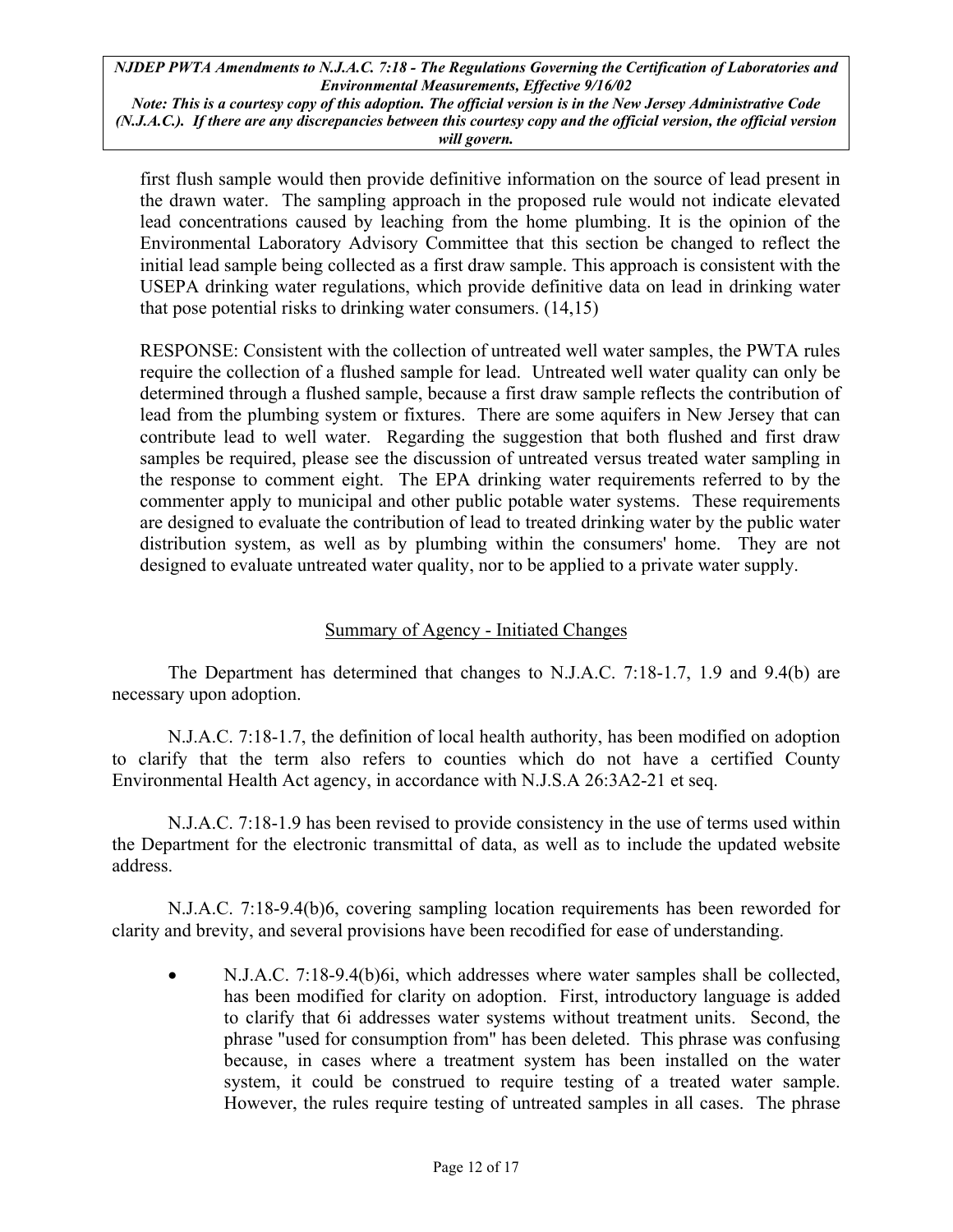*Note: This is a courtesy copy of this adoption. The official version is in the New Jersey Administrative Code (N.J.A.C.). If there are any discrepancies between this courtesy copy and the official version, the official version will govern.*

> "that draws from, or feeds water to" has been added for clarity since samples do not have to be collected from a location used for consumption in order to be considered representative under the PWTA. Samples need only be collected from a location that is representative of the water source for the property, which has not been treated in any manner.

- In N.J.A.C. 7:18-9.4(b)6ii, the terms "point of delivery water treatment device" and "point of use water treatment device" are replaced by the more general phrase "water treatment system." In addition, the option of sampling at a location prior to a treatment system, rather than disconnecting or disabling the treatment system is added at N.J.A.C. 7:18-9.4(b)6ii for brevity. Accordingly, N.J.A.C. 7:18- 9.4(b)6iii has been deleted.
- In N.J.A.C. 7:18-9.4(b)6iv, has been modified on adoption to remove references to specific procedures for lead and coliform sampling. Specifically, the crossreference to N.J.A.C. 7:18-9.4(b)6i and 6ii contained at N.J.A.C. 7:18-9.4(b)6iv required that coliform and lead sampling be conducted at an identical location as is required for all other parameters. Because there is no difference between the sampling location specifications for coliform, lead or any other parameter, this sentence is redundant, and is removed. "Shall" has been changed to "may" since samples collected as specified at N.J.A.C. 7:18-9.4(b)6i are also considered acceptable for conformance with the PWTA.
- N.J.A.C. 7:18-9.4(b)6y has been deleted upon adoption because it is duplicative of the requirements found at N.J.A.C. 7:18-9.4(b)6i which defines where a sample is to be taken.
- N.J.A.C. 7:18-9.4(b)6vi which specified that where sampling locations were deemed inappropriate, "an additional well sample should be collected and analyzed in accordance with N.J.A.C. 7:9E." Since N.J.A.C. 7:9E only allows the collection of samples in accordance with adopted N.J.A.C. 7:18-9.4(b)6i discussed above, N.J.A.C. 7:18-9.4(b)6vi is redundant and has been deleted.
- N.J.A.C. 7:18-9.4(b)6vii has been deleted on adoption since, as stated in the changes to N.J.A.C. 7:18-9.4(b)6i above, samples need only be collected from a location that is representative of the water source for the property which has not been treated.
- As discussed in the response to comment 9, N.J.A.C. 7:18-9.4(b)viii has been deleted upon adoption in order to avoid confusion as to whether re-testing is required by the PWTA when a well test failure occurs. This provision has been deleted since re-testing is not required by the PWTA.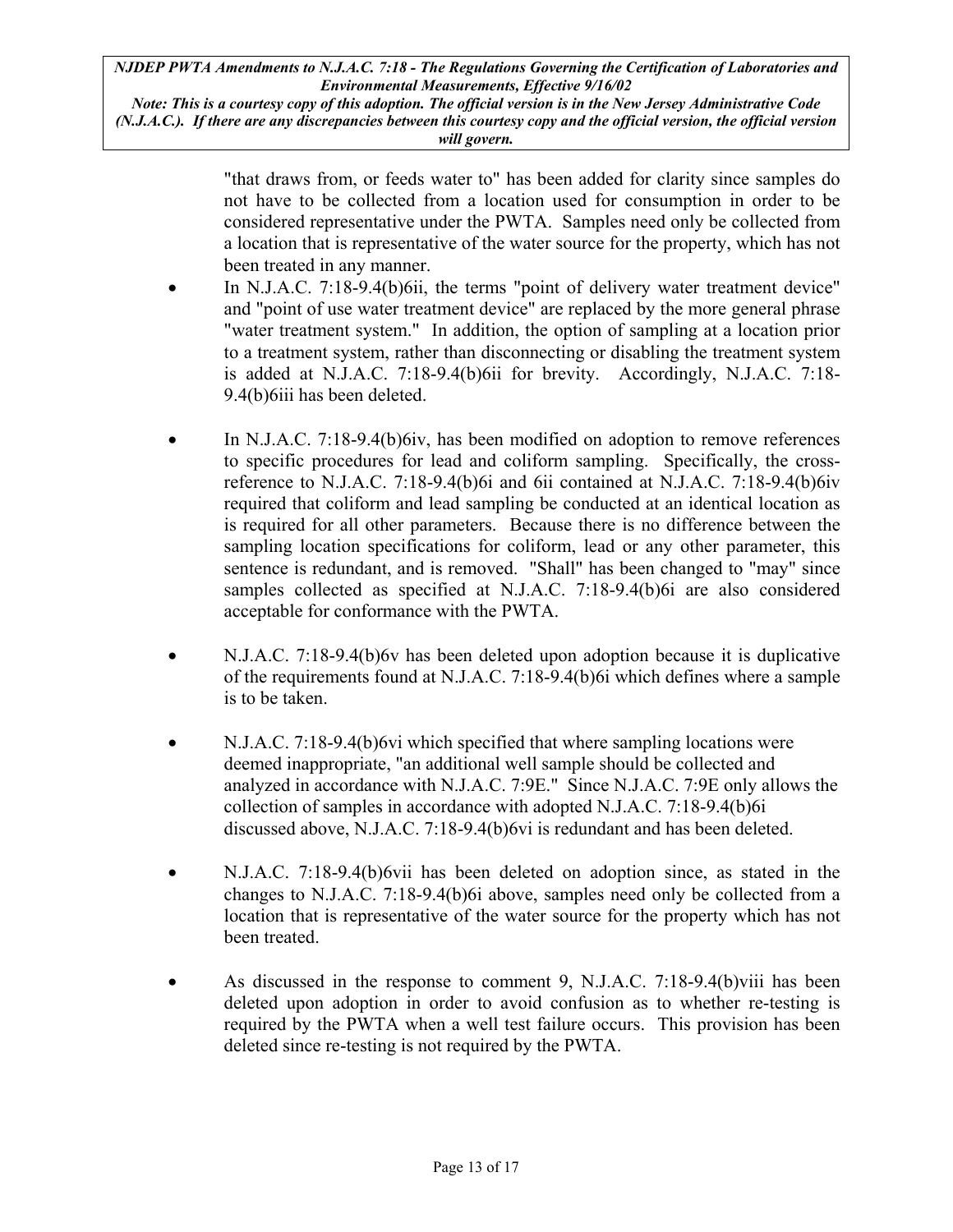*Note: This is a courtesy copy of this adoption. The official version is in the New Jersey Administrative Code (N.J.A.C.). If there are any discrepancies between this courtesy copy and the official version, the official version will govern.*

As discussed in the response to comment 5, N.J.A.C. 7:18-9.4(b)7ii has been revised on adoption to clarify that a sampling tap need only be run for a minimum of two minutes prior to sample collection. This clarification is necessary to accommodate incidences where a temperature change does not occur in a reasonable time period.

#### Federal Standards Analysis

Executive Order No. 27(1994) and N.J.S.A 52:14B-1 et seq. require that administrative agencies which adopt, readopt, or amend State regulations that exceed any Federal standards or requirements, include in the rulemaking document, a comparison with Federal law.

The existing rules establish a certification program for laboratories performing environmental analyses, and establish the administrative procedures to be followed by certified environmental laboratories and by laboratories seeking to become certified environmental laboratories. The adopted amendments extend these requirements to samples collected in accordance with the PWTA. The Federal government does not administer a corresponding laboratory certification program, and has no law that corresponds to this aspect of either the current rules or the proposed amendments. Therefore, a federal standards analysis is not required.

Full text of the adoption follows (additions to proposal indicated in boldface **thus**; deletions indicated in brackets [thus] adoption follows:

## 7:18-1.7 Definitions

The following words and terms, when used in this chapter, shall have the following meanings. If a definition in this section differs from the corresponding definition in any regulation or other document incorporated by reference under N.J.A.C. 7:18-1.5, the definition in the document incorporated by reference shall control.

… "Local health authority" means a county, regional or municipal health agency that serves as the lead point of contact with the Department on environmental issues. This agency would ordinarily be the local health agency certified pursuant to the County Environmental Health Act, N.J.S.A. 26:3A2-21 et seq. In those counties that do not have a certified \*[local] \* \***CEHA\*** health agency, the local health authority \***is the agency\*** that serves as the lead for administering the Local Information Networks and Communication System (LINCS) as designated by the Department of Health and Senior Services.

7:18-1.9 Signatories

…

- (a)-(b) (No change.)
- (c) Upon written notice from the Department, monitoring results may be submitted to the Department electronically. Prior to submitting data electronically, the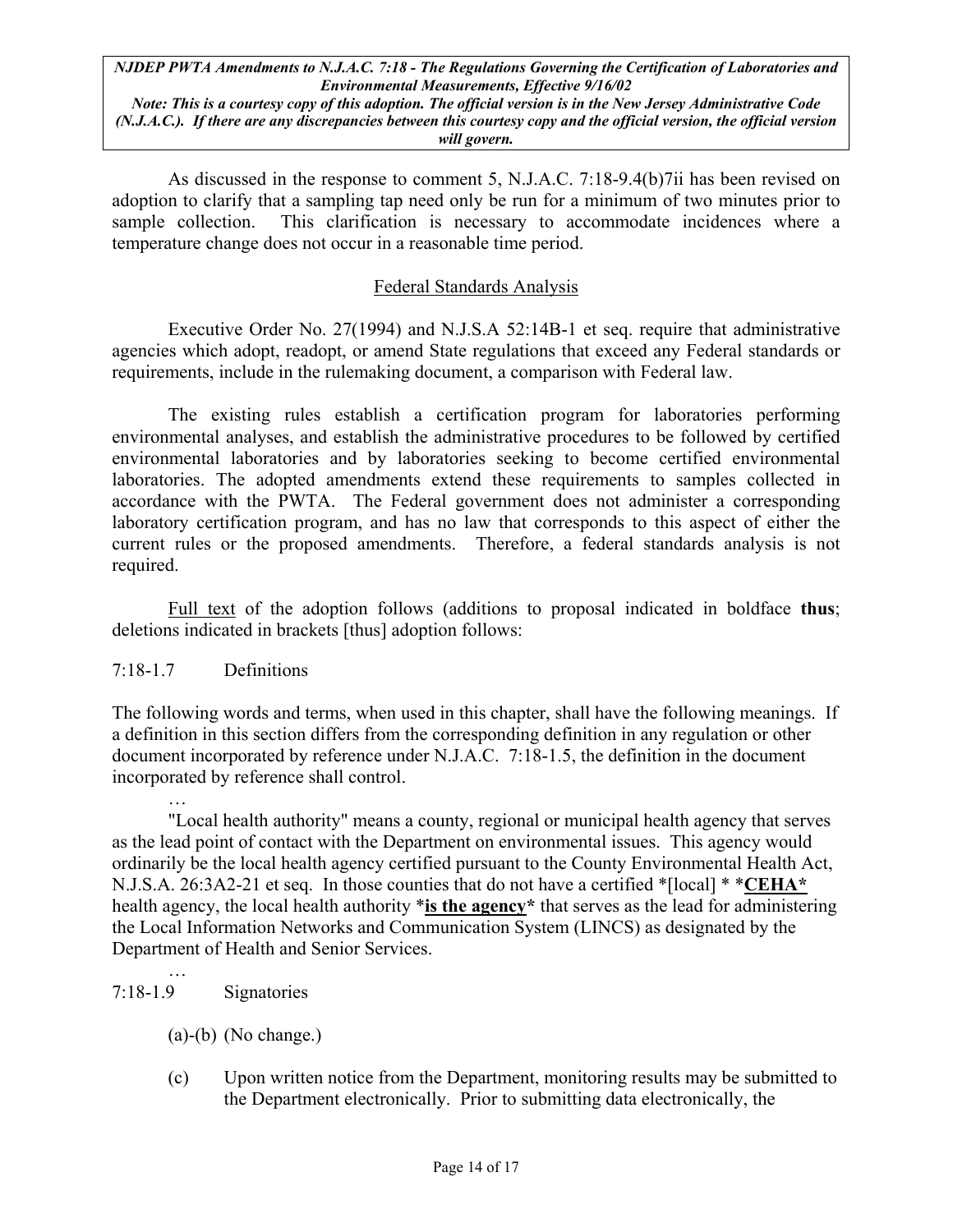*Note: This is a courtesy copy of this adoption. The official version is in the New Jersey Administrative Code (N.J.A.C.). If there are any discrepancies between this courtesy copy and the official version, the official version will govern.*

> laboratory shall register with the Department by accessing the Department's \***electronic**\* website \***portal, located**\* at \* [www.state.nj.us/dep/online] \* \***www.njdeponline.com**\* to obtain a Department issued personal identification number (PIN) by printing, completing and signing the authorization form provided at the website and mailing to the Department at the address specified in N.J.A.C. 7:18-1.6(a).

- (d) (No Change.)
- 7:18-9.4 Requirements for sample handling and preservation for specific parameters.
	- (a) (No change.)
	- (b) Drinking water samples shall be handled and preserved in accordance with the requirements of Table 9.1 and the requirements of (b)1 through 12 below. Table 9.1 includes applicable requirements from 40 CFR 141.23, 141.24 and 143.4, and from the USEPA's September 1992 "Labcert Bulletin," EPA-814-k-92-002. If there is any conflict between Table 9.1 and the USEPA rule or publication (including any amendments or supplements) on which any part of Table 9.1 is based, the USEPA rule or publication shall control.
		- 1.-5 (No change.)
		- 6. Sampling location for conformance with the PWTA shall be determined as follows:
			- i. \***If there is no water treatment system in use on the subject property,** \* \* [S] \*\***s**\*amples shall be collected from a primary cold water, non-aerated spigot or tap, \* [used for consumption from] \* \***that draws from, or feeds water to**\* the potable water system for the subject property.
			- ii. Where a \* [point of delivery water treatment device or point of use water treatment device is located]\* \***water treatment system is in use**\* on the \* [spigot or tap]\* \***subject property**\*, the \* [device]\* \***water treatment system**\* shall be disconnected or otherwise disabled prior to the collection of the water sample\*[.]\***,**\*
			- \*[iii. Where a point of entry treatment device is used to treat the drinking water entering the subject property, the device shall be disconnected or otherwise disabled prior to the collection of the water sample,]\* or the sample shall be collected at a location prior to the \***water treatment system.**\* \*[point of entry treatment device.]\*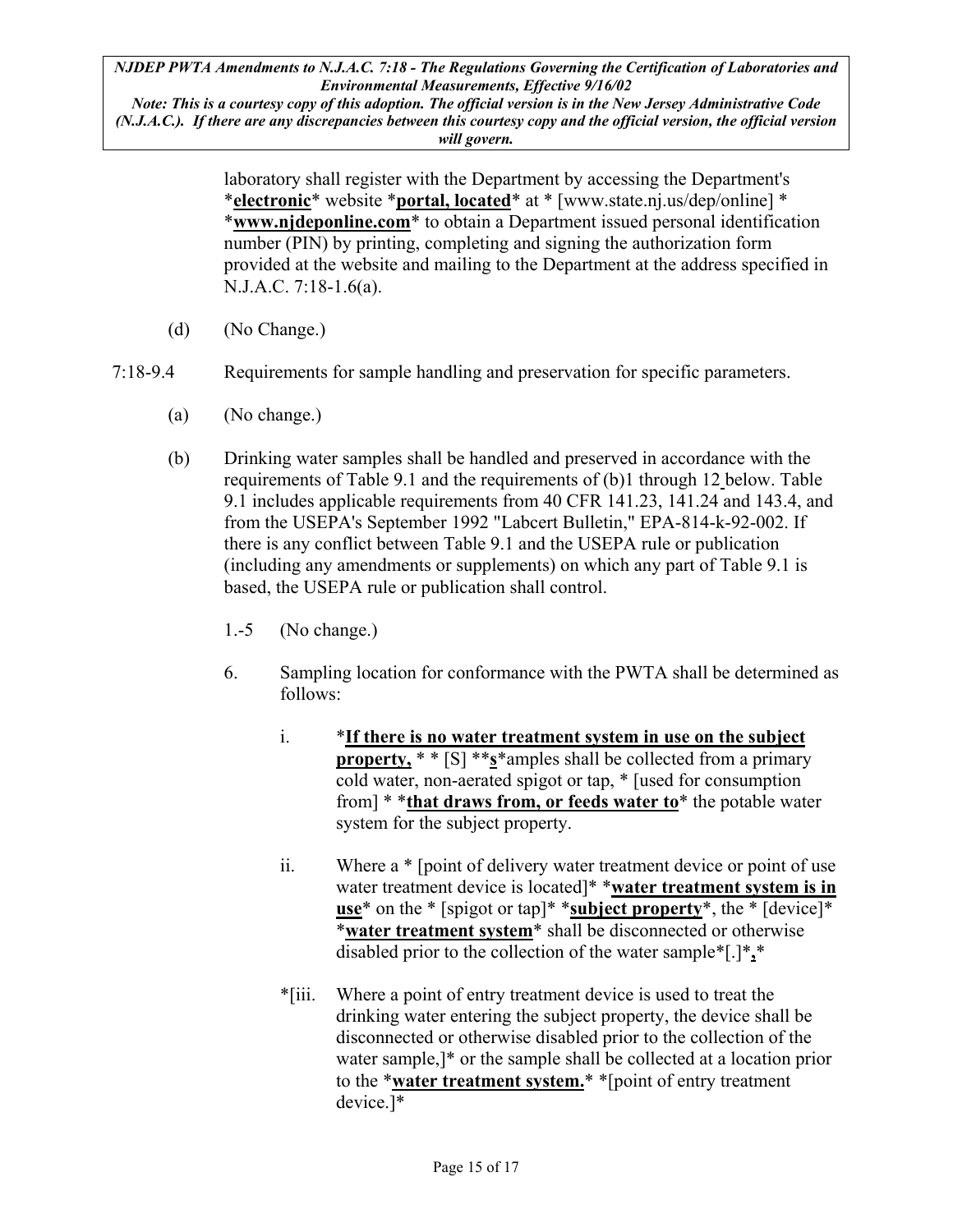*Note: This is a courtesy copy of this adoption. The official version is in the New Jersey Administrative Code (N.J.A.C.). If there are any discrepancies between this courtesy copy and the official version, the official version will govern.*

- \* [iv.] \* \***iii.** \*In the case of new well construction where there is no spigot or tap on the subject property, the sample \*[shall]\* \***may**\* be collected directly at the well head, as set forth at N.J.A.C. 7:10- 12.30. \*[Raw water samples shall be analyzed for parameters set forth in N.J.A.C. 7:9E, with the exception of coliform and lead. In such case coliform and lead analyses shall be collected in accordance with N.J.A.C. 7:18-9.4(b)6i and 6ii above.]\*
- \*[v. Where there is no spigot or tap on the subject property, the water sample shall be collected from an appropriate alternate direct consumption location as defined in N.J.A.C. 7:9E-1.2.
- vi. If the sampling location is deemed inappropriate by the Department, an additional well sample shall be collected and analyzed in accordance with N.J.A.C. 7:9E.
- vii. Sampling locations that are considered inappropriate include outdoor spigots, locations before the storage tank, and outlets directly at the well head except as provided in 6iv above.
- viii. Samples collected for the purposes of re-testing shall be collected at the same location as the original water sample, unless collection at a different location is specifically authorized or directed by the Department. ]\*
- 7. PWTA samples shall be collected in accordance with the following requirements.
	- i. Collection, handling, and preservation of samples to be analyzed under the PWTA shall adhere to the sampling, identification, and transfer procedures described in the latest edition of Standard Methods approved by the USEPA. If there is any conflict between the collection, handling and preservation requirements in Standard Methods and the corresponding requirements in this subchapter, the requirements in Standard Methods shall control.
	- ii. Samples taken from any tap or spigot shall be collected by maintaining a steady water flow for at least \*[several] \* \***two**\* minutes \* [and] \*\***(**\*until the water changes temperature\***)**\*. Water taps used for sampling are to be free of aerators, strainers, hose attachments, mixing type faucets, and purification devices.
	- iii. (No change.)